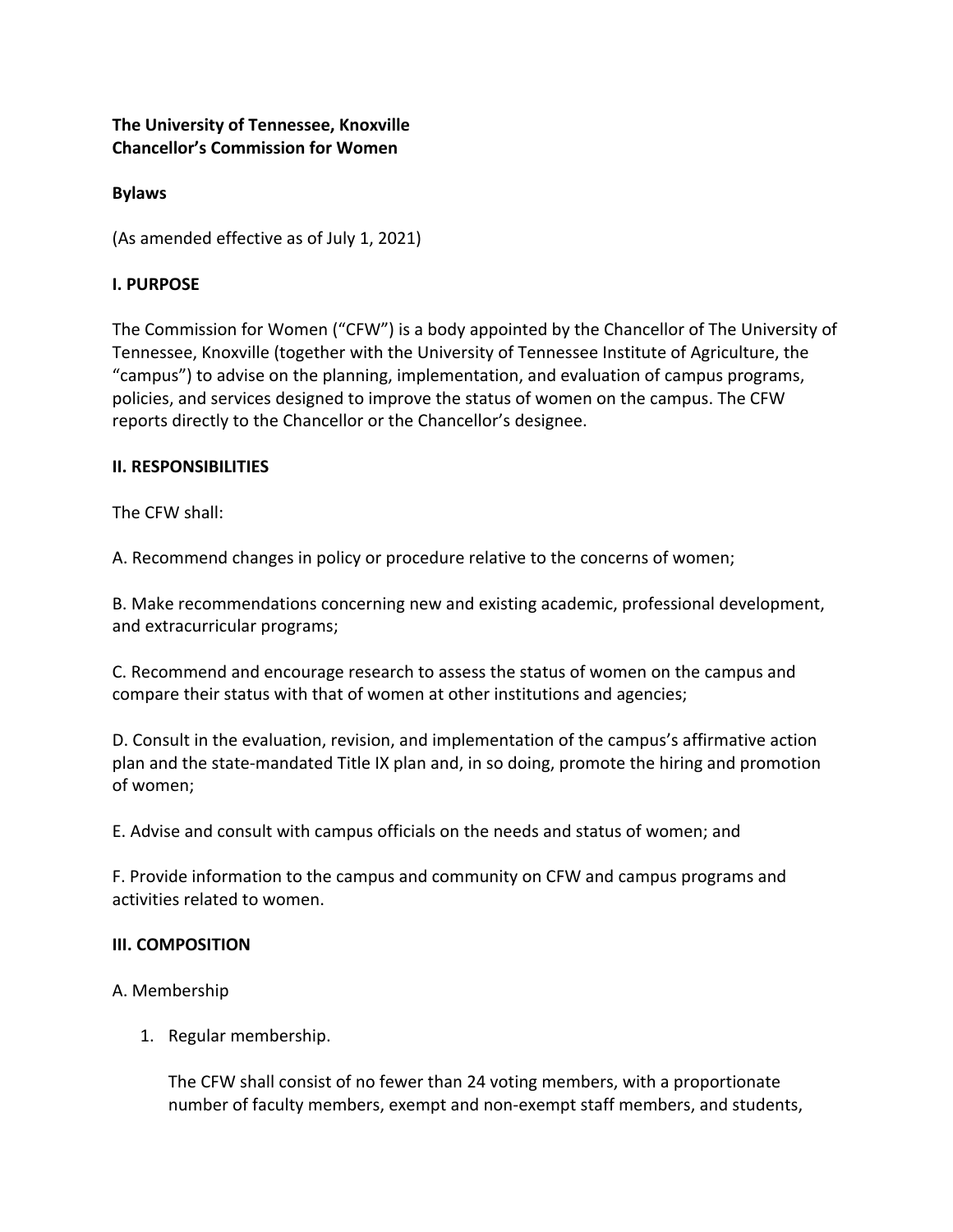distributed as equitably as possible from among the various colleges, schools, and administrative units of the campus. Members are expected to serve on at least one standing committee as described below. Appointments are made annually, usually for three consecutive years, with approximately a third of the CFW being reappointed each year.

2. Ex-officio voting membership.

The following members by position (or their designees) are voting members:

- a. Faculty Senate president;
- b. Student Government Association (SGA) president;
- c. Graduate Student Senate (GSS) president;
- d. Employee Relations Advisory Organization representative;
- e. Commission for Blacks—chair;
- f. Commission for LGBT People—chair;
- g. Commission for Disabilities—chair;
- h. Council for Diversity and Interculturalism—chair:
- i. Women, Gender, and Sexuality Program—chair:
- j. Women's Coordinating Council representative; and
- k. CFW immediate past Chair or Co-Chairs.
- 3. Ex-officio non-voting membership.

The following members by position (or their designees) are nonvoting members:

- a. Dean of Students;
- b. Executive Director for Diversity and Engagement;
- c. Associate Vice Chancellor for Human Resources;
- d. Associate Vice Chancellor and Director, Office of Equity & Diversity;
- e. Vice Provost, for International Affairs; and
- f. Title IX Coordinator.
- B. Chair or Co-Chairs and Vice Chair.

A Chair or Co-Chairs recommended to and approved by the Chancellor shall head the CFW. The Chair or Co-Chairs may appoint a Vice Chair from the members of the CFW. The Chair or Co-Chairs shall be elected for two-year terms, once renewable.

# C. Committees

The CFW Chair or Co-Chairs shall appoint CFW members to serve on the following standing committees on an annual basis and at other times, as necessary or desired:

1. Chair's or Co-Chairs' Advisory Committee;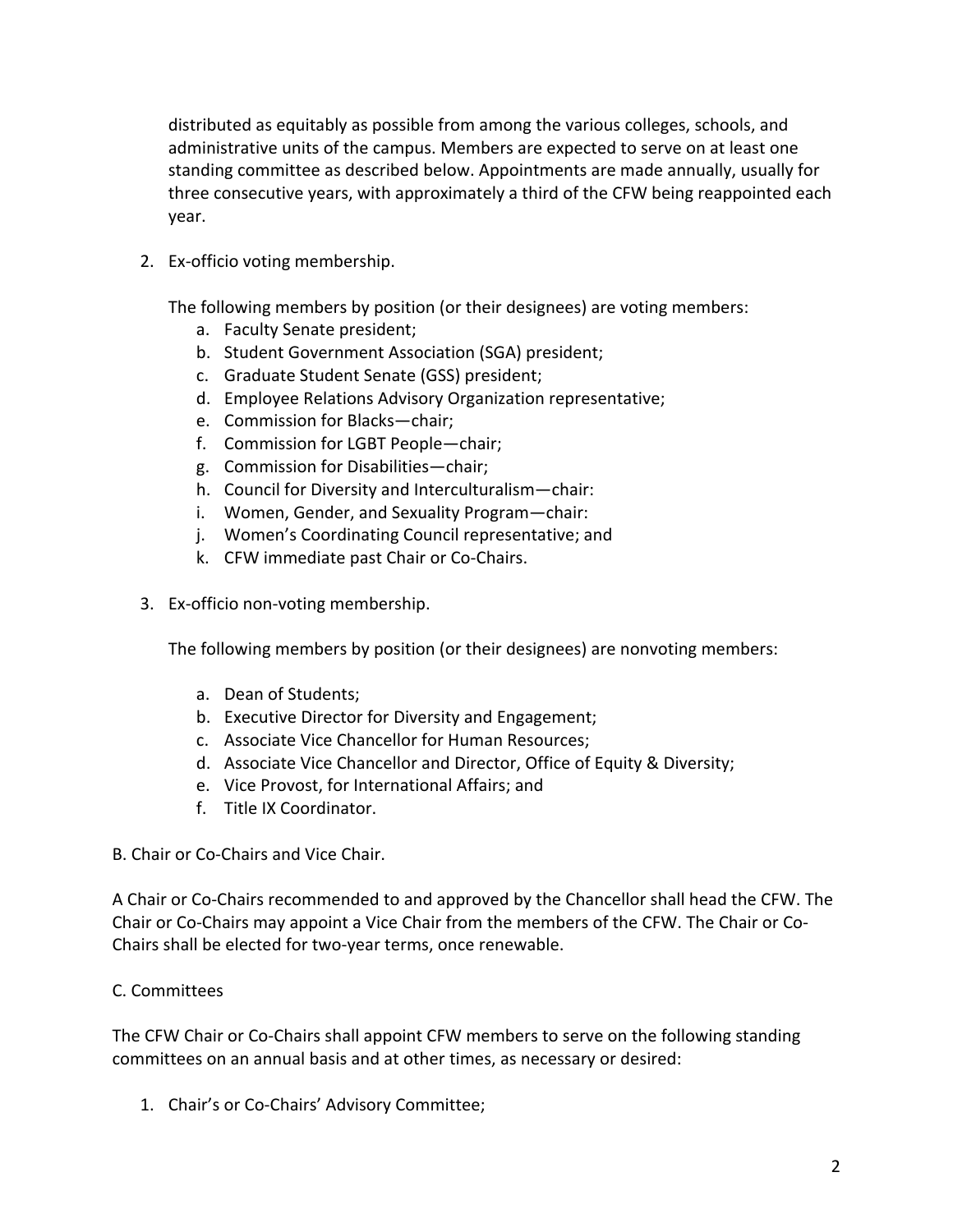- 2. Communications Committee;
- 3. Safety Advisory Committee;
- 4. Work and Family Committee;
- 5. Equity Issues Committee;
- 6. Professional Development and Mentoring Committee;
- 7. Awards Committee; and
- 8. Events Committee.

The CFW Chair or Co-Chairs may: establish ad hoc committees or task forces, as needed or desired; appoint CFW members to serve on these ad hoc committees or task forces; and appoint CFW nonmembers to serve on standing committees and ad hoc committees or task forces as nonvoting members.

# **IV. SELECTION OF CHAIR OR CO-CHAIRS**

The Chancellor appoints a new Chair or Co-Chairs of the CFW to a two-year term every two years (at the conclusion of the spring semester of each even-numbered year). The CFW engages a nomination process and makes a recommendation to the Chancellor as set forth in this Article IV.

A. Nominations of Chair or Co-Chairs.

In April of each even-numbered year, the Chair's or Co-Chairs' Advisory Committee shall solicit nominations for Chair or Co-Chairs of the CFW from the CFW membership. All nominations shall be restricted to present or past members of the CFW.

B. Balloting.

Ballots shall be e-mailed to CFW members two weeks prior to the meeting at which the vote on a recommendation is to take place. A member may designate another CFW member to vote for them and on their behalf by proxy or may e-mail their ballot to the Chair or a Co-Chair of the Chair's or Co-Chairs' Advisory Committee prior to the meeting if the member is unable to vote in person at the meeting. A member holding a proxy to vote for and on behalf of another member at the meeting should communicate their status as a proxy to the CFW Chair or a CFW Co-Chair at the outset of the meeting.

C. Recommendation by Simple Majority Vote.

The CFW's recommendation to the Chancellor shall be determined by a simple majority vote of the voting members of the CFW.